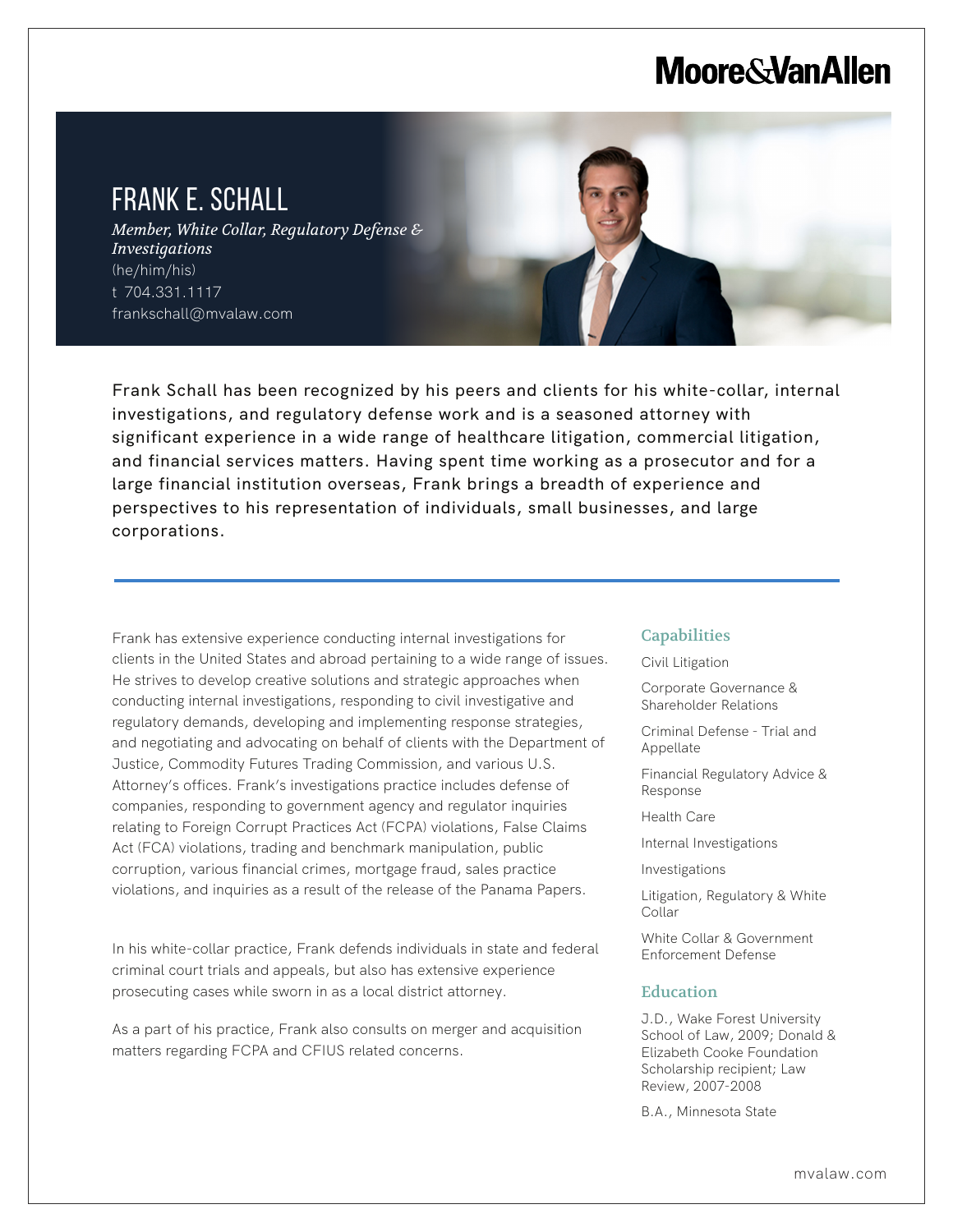# **Moore&VanAllen**

# Frank E. Schall

Frank also brings a breadth of international experience to his practice. While working at Bank of America Merrill Lynch's Asia Pacific Regulatory Inquiries Group in Hong Kong, Frank managed investigations and responded to government and regulator inquiries in countries across Asia, including China, Taiwan, India, Japan, South Korea, the Philippines, Singapore, Indonesia, and Thailand. In his practice at MVA, Frank has advised clients on government investigations and regulatory defense matters in Canada, Singapore, Hong Kong, and Brazil, and is currently advising clients regarding ongoing allegations of public corruption in Brazil and allegations of market manipulation in South Africa.

Whether assisting with responding to grand jury subpoenas, DOJ Civil Investigative Demands, or other criminal and regulatory inquiries and requests, Frank provides an insightful, but always practical, approach to each of his client's matters.

Frank's clients range from individuals and local privately held companies to multi-national companies, including a NC-based commodities trading company, a NC-based steel recycling company, a national group purchasing organization, a wholesale medical services provider, a global electrical distributor, a national steel manufacturer, a national conglomerate of companies managing various industry portfolios, and Fortune 100 companies and financial institutions.

### Notable

- *Law360*'s "Rising Stars", White Collar, 2022
- *Best Lawyers in America,* Criminal Defense: White-Collar, 2021-2022
- *Benchmark Litigation* "40 & Under Hot List," 2018-2022
- *North Carolina Super Lawyers*, "Rising Stars," Criminal Defense: White Collar, 2018-2019
- North Carolina Pro Bono Honor Society, 2017-2020
- JazzArts Charlotte, Board of Directors, 2019-present
- FPC Schools, Board of Directors, 2020-present
- Arts & Science Council's Cultural Leadership Training, Class of 2018
- Member, Phi Kappa Phi National Honor Society
	- Member, Bylaws Committee, 2010-2012
- Presenter, 2015 Mecklenburg County Bar "Professionalism for New Attorneys" CLE

University Moorhead, 2004; summa cum laude; Honors Program

#### Admissions

District of Columbia, 2011

North Carolina, 2009

Western District of North Carolina

Eastern District of North Carolina

Middle District of North Carolina

U.S. District Court for the District of Columbia

U.S. Court of Appeals, Second **Circuit** 

U.S. Court of Appeals, Fourth **Circuit** 

U.S. District Court, District of Colorado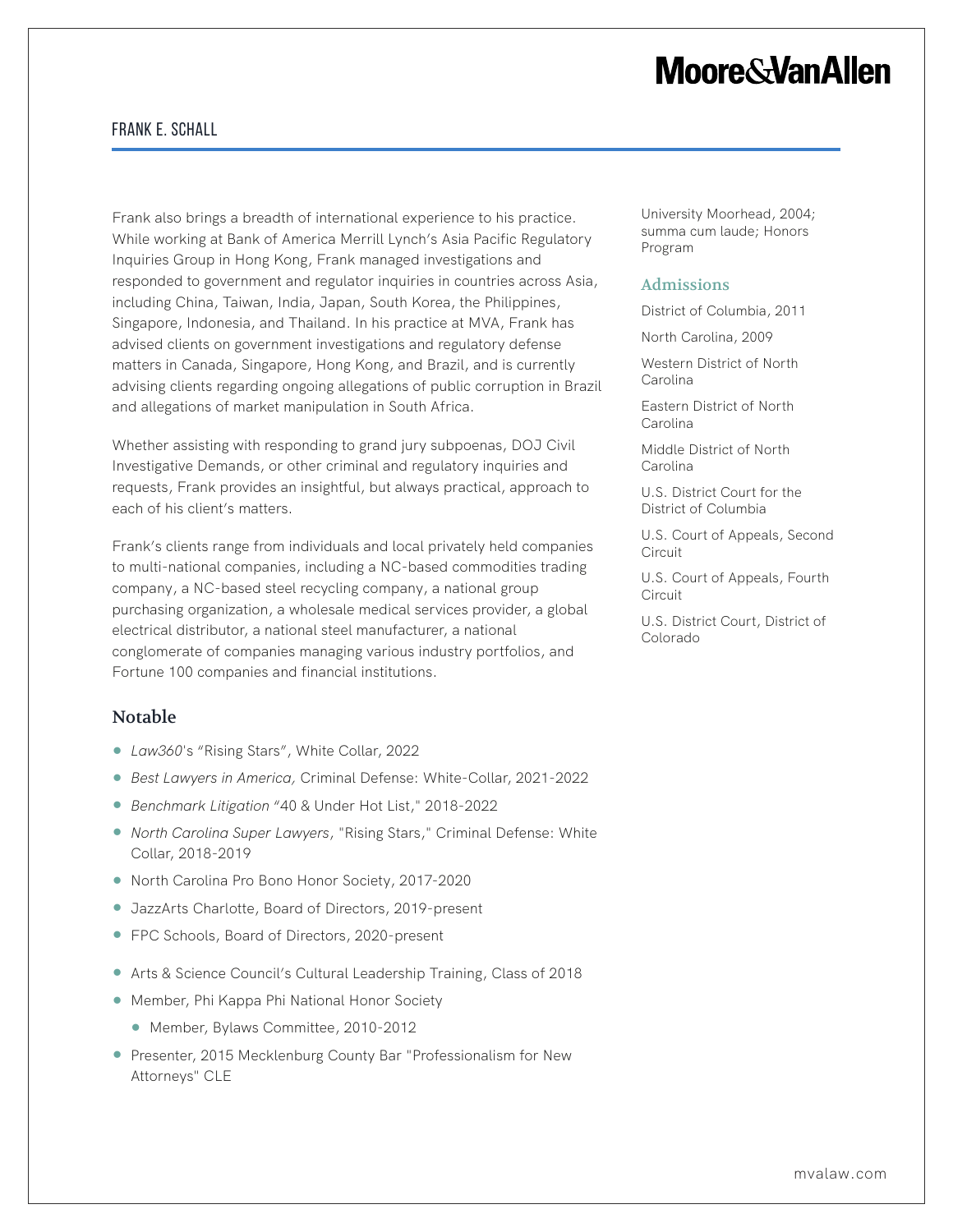# **Moore&VanAllen**

## Frank E. Schall

● Co-author, "After SEC v. Graham, Have the Courts Limited the Foreign Corrupt Practice Act's Reach?", *The Westlaw Journal of Securities Litigation & Regulation,* November 2016

# Affiliations

- Charlotte Metropolitan Human Trafficking Task Force MVA Representative Member, 2019-present
- American Bar Association
	- White Collar Crime Committee
	- International Criminal Law Committee
- North Carolina Bar Association
- Mecklenburg County Bar Association

## Representative Experience

- Defending an individual charged with criminal violations of the Sherman Act in regard to an alleged sevenyear, national conspiracy to fix prices (D. Colo. Ongoing)
- Defended an owner of a VOIP company in a two-week federal criminal trial against allegations of international money laundering, wire fraud, and mail fraud in a 30-count indictment in the Western District of North Carolina (W.D.N.C. 2019)
- Represented a North Carolina based conglomerate of businesses in response to DOJ investigations into federal bribery and financial crimes
- Represented a national pharmacy and other wholesale medical services provider in response to government inquiries related to a multi-company investigation of claims pursuant to the False Claims Act, Anti-Kickback Statute, and Controlled Substance Act
- Represented a U.S. financial institution in connection with a public corruption investigation by Brazilian Federal Police and Public Prosecutors as part of "Operation Zealots," alleging bribes were paid to members of the Brazilian government administration tax appeal tribunal (CARF) members in exchange for favorable outcomes in pending tax matters
- Conducted an internal review and assessment related to FCPA concerns for a global distributor. Prepared FCPA policies and onboarding checklists for vendors and clients
- Conducted an internal investigation and presented findings to the CFTC to successfully prevent any action against a small commodities trading company in response to inquiries regarding allegations of potential coordinated or manipulative trading of commodities futures
- Represented a key employee in connection with an SEC investigation and trustee proceedings in connection with an estimated \$50 million Ponzi scheme resulting in losses to more than 100 victims perpetrated by a Charlotte, NC business man, resulting in the successful negotiated settlement with the appointed trustee and no charges brought against the client by the SEC or DOJ
- Represented a U.S. financial institution in conducting a time-sensitive internal investigation into potential sales practice violations, including the management of a diverse team to investigate and synthesize findings